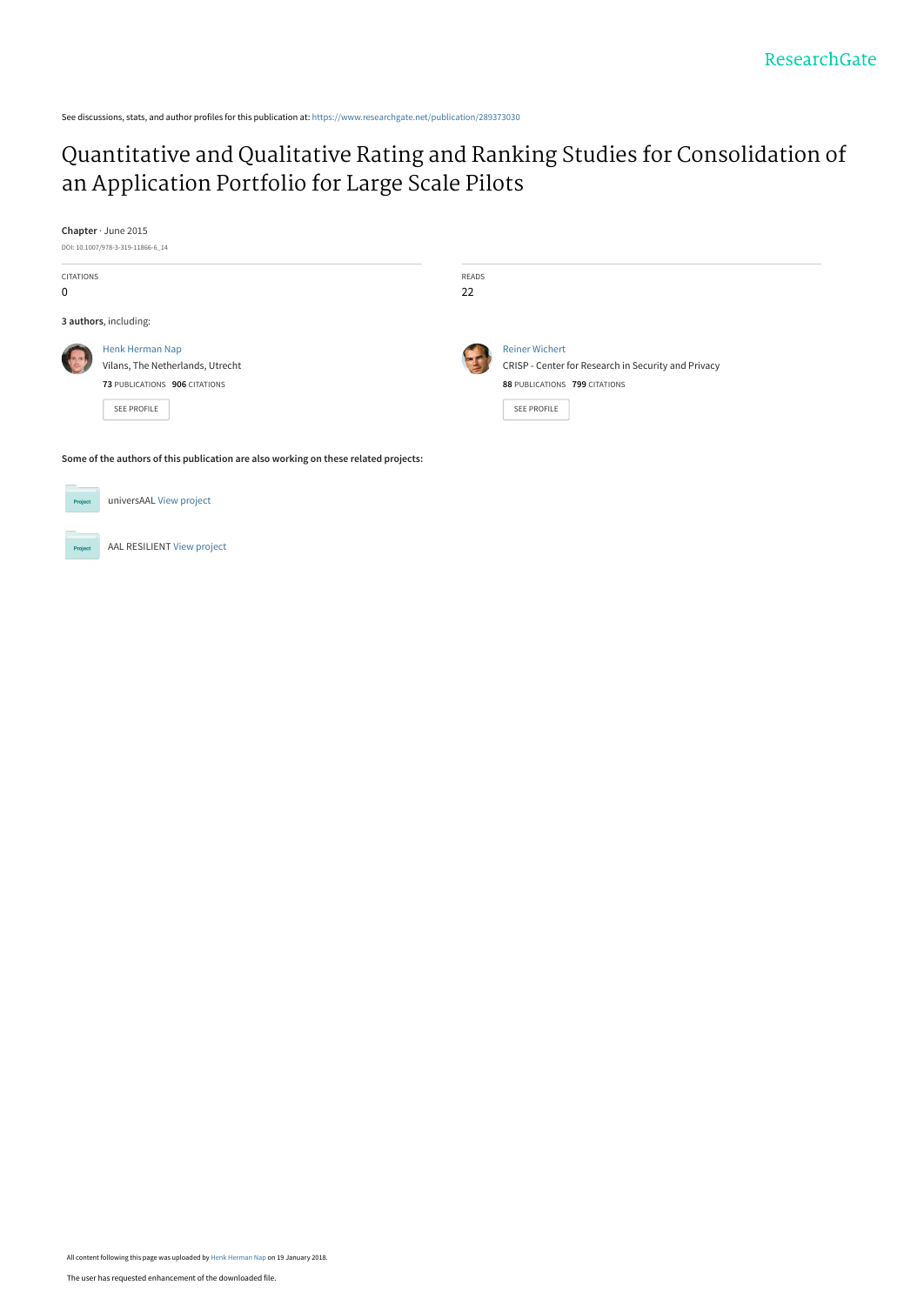## **Quantitative and qualitative rating and ranking studies for consolidation of an application portfolio for large scale pilots**

Henk Herman Nap<sup>1</sup>, Ad van Berlo<sup>1</sup>, Saied Tazari<sup>2</sup> and Reiner Wichert<sup>2</sup> <sup>1</sup> Smart Homes, PO Box 8825, 5605 LV Eindhoven, The Netherlands, a.vberlo@smart-homes.nl <sup>2</sup> Fraunhofer IGD, Fraunhoferstr. 5, 64283 Darmstadt, Germany, reiner.wichert@igd.fraunhofer.de

The ReAAL project intends to deploy a critical mass of Ambient Assisted Living applications and services for ca. 7000 users in seven EU countries, based upon the universAAL platform, previously developed with EC support, with the intent of kick-starting the market for interoperable AAL services, applications and devices. ReAAL will facilitate the emergence of an AAL ecosystem by showing the platform usefulness, and spreading the related technical knowledge through an associated community of interest. Here, ReAAL will establish a multi-dimension evaluation methodology to measure the impact of the deployment of the AAL ecosystem in terms of the social, economic and health indicators. Whether health, safety, comfort, social integration or support of mobility – assistance might be needed in any possible aspect of daily life. From an investment point of view, the AAL market should allow individuals in danger of losing independence to pick the set of applications and services of Ambient Assisted Living (AAL) over time in conjunction with actual needs, as they arise. Open platforms are supposed to be the enabler for such gradual system evolution and support products and services to become more affordable, future-proof, adaptable, and accessible. The ReAAL project investigates these assumptions via a number of pilots, each with a different focus. If the platform's usefulness can be shown and the related technical knowledge is spread to an associated community of interest, a self-organizing AAL ecosystem will emerge, from which diverse stakeholders will benefit: application and technology vendors, service providers, public authorities and policy makers, sponsors, and the consumer masses, foremost those people who wish to be able to avoid dependency on nursing homes, preferring to continue to live independently in their own homes.

## **Problem**

This paper reports about the consolidation of the ReAAL application portfolio. The criteria for the ranking of independent living applications have been identified and are discussed. In addition, a first list of applications is presented that could be deployed at the pilot sites. The ranked list of independent living applications will be dynamic and will be iteratively updated to accommodate advancing insight throughout the project phases, as such that ReAAL can provide an up-to-date application list that is highly compatible with the defined criteria. In fact, even the criteria might be enhanced and altered to meet the needs of all relevant stakeholders. In close cooperation with the project partners, four stakeholder groups have been identified that will directly be involved in the use and development of the applications, either at the front-end or the back-end. Among others, age-related bodily changes (Mead, Lamson & Rogers, 2002), life-time experiences, technology generational influences (Docampo Rama, 2001), care roles (e.g., receiver, giver, provider, etc.) and financing roles (e.g., buyer, seller, providers, etc.) will have an impact on the perceptions, opinions, and values towards independent living applications.

### **Methodology**

In the first months of the ReAAL project, a preliminary portfolio of 47 independent living applications was gathered, described and archived. These applications were rated and ranked in a number of qualitative and quantitative rating studies  $(N = 20)$  with relevant stakeholders (caregivers, service providers and developers, and older adults), which provided rich in-depth data about independent living applications suitable for the ReAAL project and pilots. Qualitative and quantitative data was gathered during focus groups in Spain and The Netherlands, and quantitative data was also gathered via an online portal. The goal of the rating studies was to provide recommendations for the ReAAL application portfolio. The criteria for the ranking of independent living applications were identified and discussed within a number of brainstorming sessions. The ranked list of independent living applications is dynamic and will be iteratively updated to accommodate advancing insight throughout the project phases, as such that ReAAL can provide an up-to-date application list that is highly compatible with the defined criteria and the criteria might be enhanced and altered to meet the needs of all relevant stakeholders.

## **Qualitative Findings**

The qualitative data from the focus group in Spain showed that participants were positive about the relevance of the applications on self-management and an older person indicated that the independent living applications could support social connectedness and reduce loneliness. A number of the participants specifically reported about the privacy issues that are related to the use of video recordings by means of webcams and one older person argued that privacy can also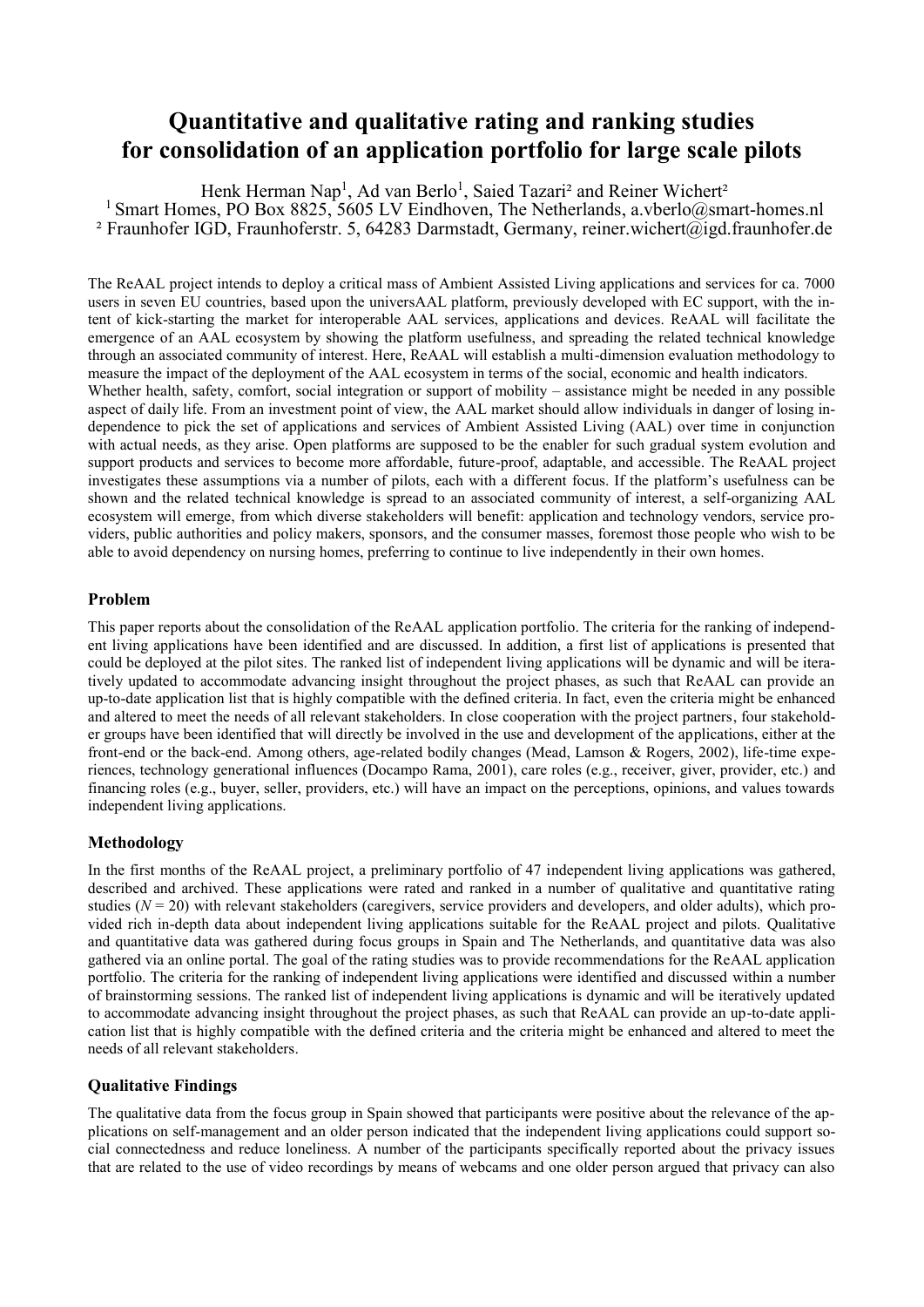be at stake when multiple people have access to the mobility data of users. Privacy and data encryption was also perceived as an ethical concern. A number of possible usability issues were discussed and the focus group participants provided recommendations to enhance the ease-of-use of independent living applications: need for simplicity, interface requirements to support age-related changes in visual perception, simple error control to help users recognize, diagnose, and recover from errors. These usability requirements are similar to the usability heuristics of Nielsen (1992; 2005) and accessibility results from gerontechnologie research (see Nap, 2008). In respect to the costs, some perceived the benefits more important than the costs, and the costs will be reduced whenever larger volumes are produced. Finally, one participant mentioned that EU cross-border funding and financing should be considered in respect to the costs of the applications.

From the focus groups in The Netherlands it appeared that visual communication is valued high. A number of service developers were positive about screen communication and this could be considered a large step forward in development. Medication reminders were also valued positively by one of the older adults and caregivers. The caregivers commented positively about the reliable/complete picture of patients as an advantage of medical data forwarding. However, a variety of stakeholders reported that physical face-to-face contact remains important. Interestingly, application developers reported positively on medical data forwarding, also because these services are part of their business. Older persons and caregivers indicated that these type of applications can be perceived as an intrusion of the privacy of older people, as reported by one of the participants. Furthermore, some of the service providers suggested that a smartphone could positively contribute to localization as these devices are easily accessible for older people and provide individual control. Some caregivers indicated that applications that support social problems are desirable and a number of service providers reported positively about the contribution of these applications in the social sphere and in respect to prevention. However, physical contact remains important – as mentioned by all stakeholders – and digital support should therefore ideally be accompanied by physical face-to-face visits. Most stakeholders had positive perceptions about domotics, and importantly, home automation could potentially increase and maintain independent living, as indicated by one of the participants:

## **Quantitative Findings**

The quantitative data showed that a number of applications score positively (above scale mid-point) on Relevance for Independent Living, Need of Service, Openness, and Status, and a number scored low on Risk (failure). Weighting factors were applied on the criteria (i.e., relative importance of the criteria or items) after a number of independent living experts scored the five criteria. Two rounds of ratings were performed: first one with thirty-three independent living applications, and second a rating round with fourteen independent living applications. From the overall mean with the weights applied and the Risk scores reversed, the following applications from the first rating round are recommended – in a non-specific / random order – to be considered for the ReAAL project and pilots: Self-management diaries, Task scheduling, Rehabilitation Portal, Safety-at-Home, Medication Reminder, Teleassistance service, SIMAP Alarm, and ITHACA Hypertension. From the second rating round, the following applications are recommended (non-specific order): MiBida screen-to-screen, and Magic Walk, Kwatch, and Cognitive box could also be considered, although they score on some criteria lower than the scale mid-point. The recommended applications can be considered as exemplar applications that score sufficiently high on the criteria. Overall, the ranking is not intended to recommend specific brands. In respect to AAL service domains, the following list was created with the top 5 applications per domain, to provide a wider palette of applications that score relatively well (above scale mid-point).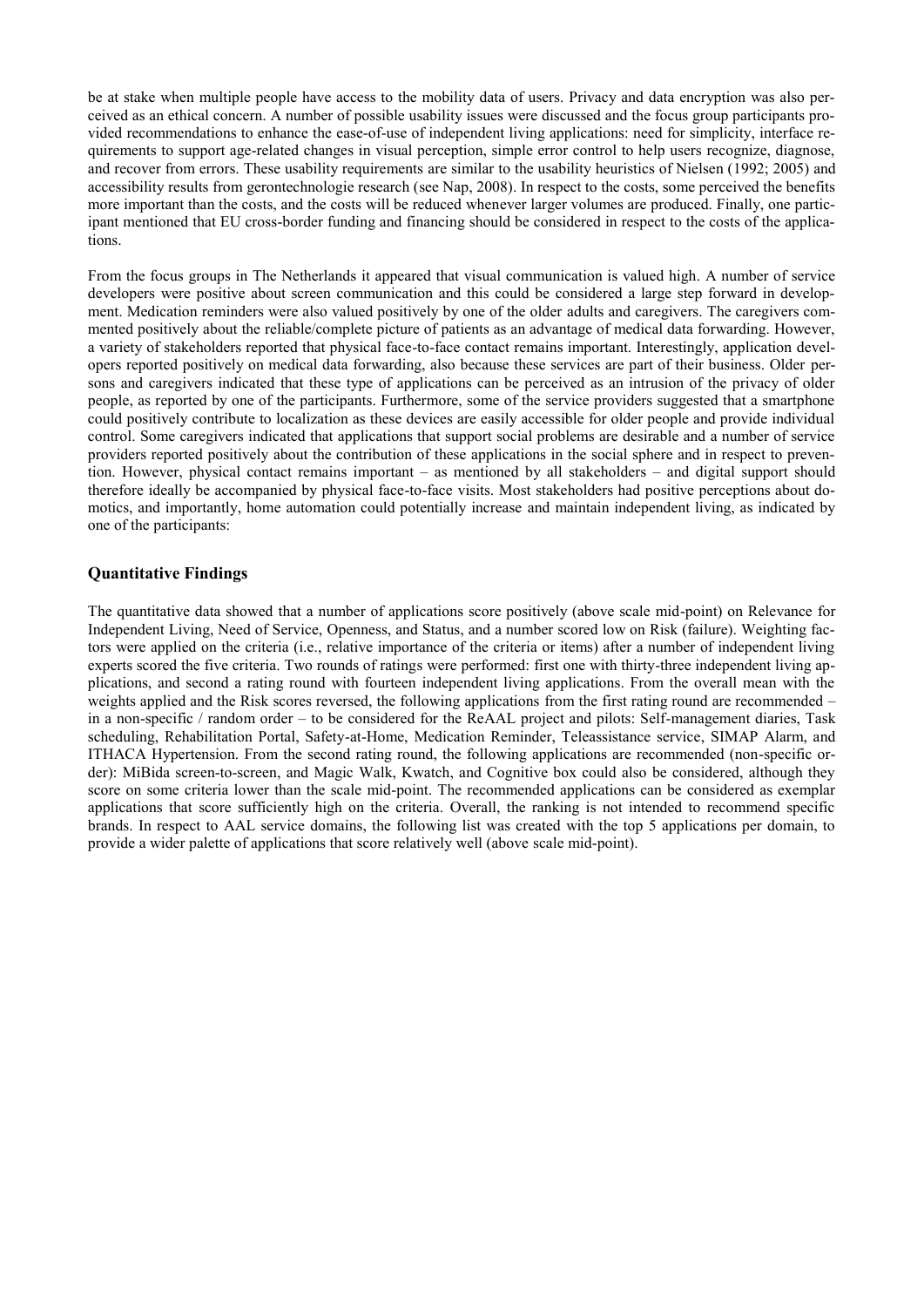| Service domain                              | <b>Application</b>                                                                                                                                   | Mean                                 |
|---------------------------------------------|------------------------------------------------------------------------------------------------------------------------------------------------------|--------------------------------------|
| <b>Comfort Services</b>                     | Task scheduling<br><b>Welfare Services Network</b><br>Agenda and Reminder<br>Informationservice<br>Cleaningservice                                   | 3,94<br>3.43<br>3.35<br>3,04<br>3.00 |
| Security/ Surveillance services             | Teleassistance service<br>Self-management Diaries<br>Magic Walk<br><b>Medication Reminder</b><br>SIMAP Alarm                                         | 4,11<br>3,87<br>3,84<br>3.78<br>3.78 |
| Treatment, Nursing & (tele)care<br>services | <b>ITHACA Hypertension</b><br><b>Rehabilitation Portal</b><br>Application of NetMedical<br><b>Home Sweet Home</b><br>Configurable health care system | 3,75<br>3,73<br>3.55<br>3,51<br>3,49 |
| <b>Welfare services</b>                     | MiBida screen-to-screen<br>Good morning service<br>Kwatch<br>Agenda<br><b>Cognitive Box</b>                                                          | 4,40<br>3,73<br>3,63<br>3.59<br>3,56 |

### **Discussion and Conclusion**

As discussed before, the goal of the ranking is to support the ReAAL project in choosing applications that are compatible with the stakeholders' needs. Since, the criteria 'Need of Service' for the pilot site received the highest weight from the independent living experts, it can be argued that the ReAAL pilot sites take the final decision in which application(s) will be included during the evaluation phases. The results described in this paper hopefully support the pilots in making a well-thought-out decision in the choice of applications that will be implemented and evaluated, as such that these support independent living to the greatest extent; are needed at the pilot site, are open and interoperable with the universAAL platform and applications; are beyond a Beta developmental stage; and have a low risk of failure.

Possible limitations of the quantitative rating studies are the small sample size, nevertheless, the ratings and rankings are an iterative process and the sample size will increase during the project phases. Another possible limitation of the ratings is that the raters had to score the applications using a description of the application made by project members, which possibly results in a different rating score than whenever people experience and perceive an application in-situ. A final limitation of the work is that it was planned to rate all applications on more criteria than the 'general criteria', e.g., on costs, usability, ethics, etc. These criteria were included in the qualitative focus group studies. Because the raters reported that it was too difficult to rate applications on these criteria without perceiving and/or experiencing the application, it was decided to skip these criteria in the quantitative studies and analyses at this phase of the project and re-run the studies whenever all applications are mature and working.

In conclusion, the quantitative and qualitative rating and ranking studies provided us with a number of in-depth results. A preliminary list of potentially valuable independent living applications for the ReAAL project and universAAL platform has been developed based on five general criteria, which will be extended iteratively by considering ethics, usability, and costs. Future additional ratings will provide more insight in the applications that suit the ReAAL portfolio most. The portfolio is still open for additional applications and criteria, using the gaining insights throughout the project phases

### **Acknowledgements**

We gratefully acknowledge support from the European Commission's Competitiveness and Innovation Framework Programme (CIP). In particular, the work reported here has been supported by the ReAAL project (CIP-ICT-PSP.2012.3.2 – Towards open and personalised solutions for active and independent living).